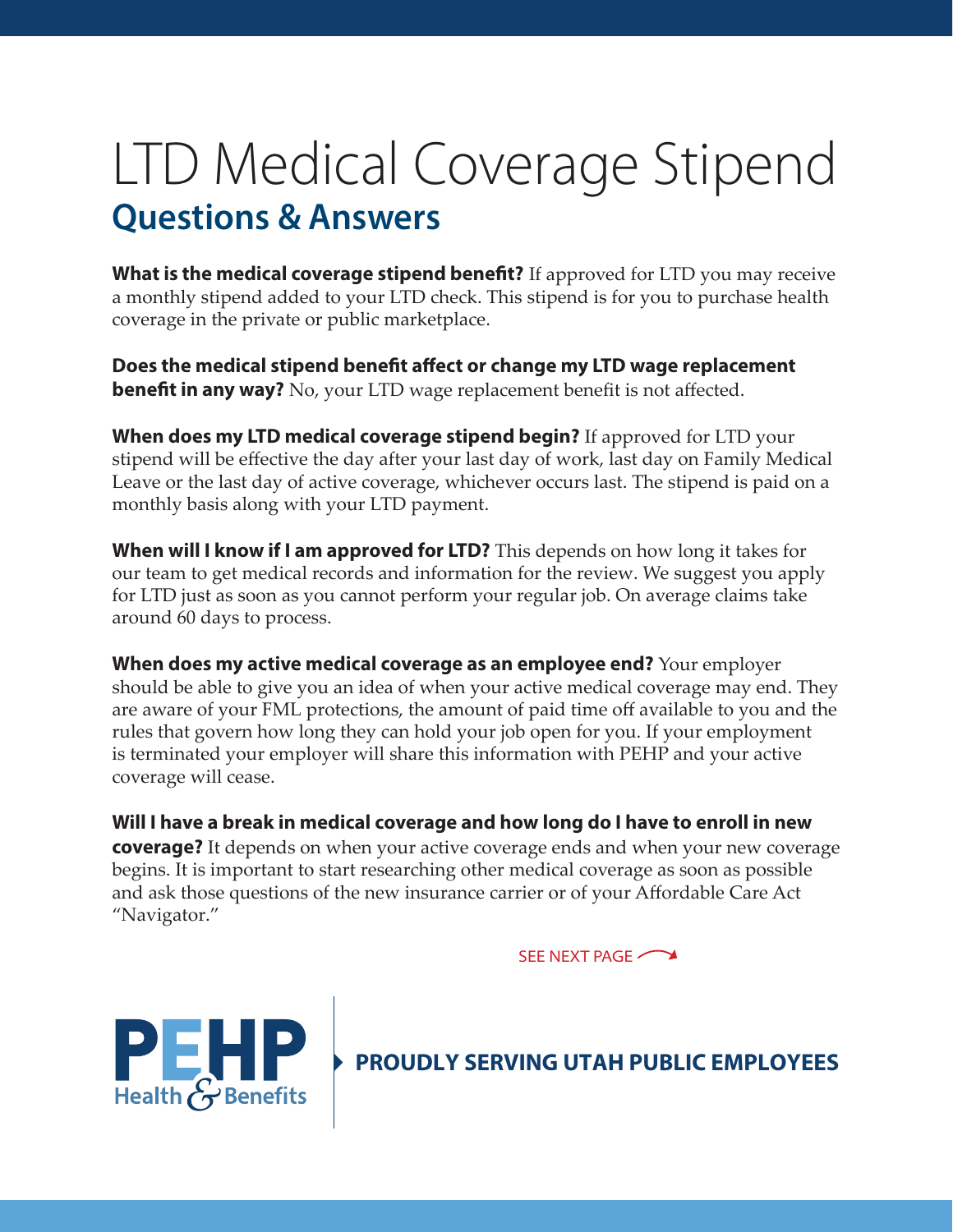## LTD Medical Coverage Stipend **Questions & Answers** » **Page 2**

## **When my PEHP insurance coverage ends will I be eligible for COBRA?** Yes, if

coverage ends due to termination of employment. PEHP will mail you a Notice of COBRA Rights when your employer sponsored coverage ends. You will be responsible to pay the entire COBRA premium (102% of the active rate). If you or your dependent(s) enroll in COBRA you will not be eligible for the stipend.

**Will I receive a continuation of creditable coverage letter?** Yes, if coverage ends due to termination of employment. When your employer sponsored coverage ends you will be mailed this letter showing proof of coverage, coverage dates and all members on the plan(s).

#### **Is there a resource that can help me understand the Affordable Care Act?**

Yes, HealthCare.gov offers many resources and personalized local assistance. Go to https://www.healthcare.gov/people-with-disabilities/more-information/ and https://localhelp.healthcare.gov/. Questions can also be answered by resources at healthcare.gov 24 hours a day at: https://www.healthcare.gov/contact-us/ or by calling 1-800-318-2596. You can use this website to determine if you are eligible for a federal subsidy to offset the cost of medical insurance and to find a "navigator," a professional heath insurance advisor, who can help you select the right health plan for you.

#### **Will my Family Medical Leave or Leave without Pay affect my stipend?** Leaves

may affect your employment status which may affect your eligibility for medical and the cost of medical. Keep in contact with your assigned PEHP LTD Specialist about your employment/leave status to better understand all of your benefits (leave, medical eligibility, LTD, stipend, etc.).

**How is my Medical Coverage Stipend calculated?** The stipend is based on the medical plan and level of coverage (single, double, family) you had on your last day of work. The stipend is equal to 100% of the medical premium for first year on LTD, 90% for the second year on LTD and 80% for subsequent years on LTD. Your stipend will be automatically adjusted on the appropriate dates. Other circumstances may change the amount of the stipend- read below or call our office for more information.

**Will my Medical Coverage Stipend amount change when medical premium rates change each year for my former employer's group plan?** Yes, your stipend amount will be automatically adjusted when rates change.

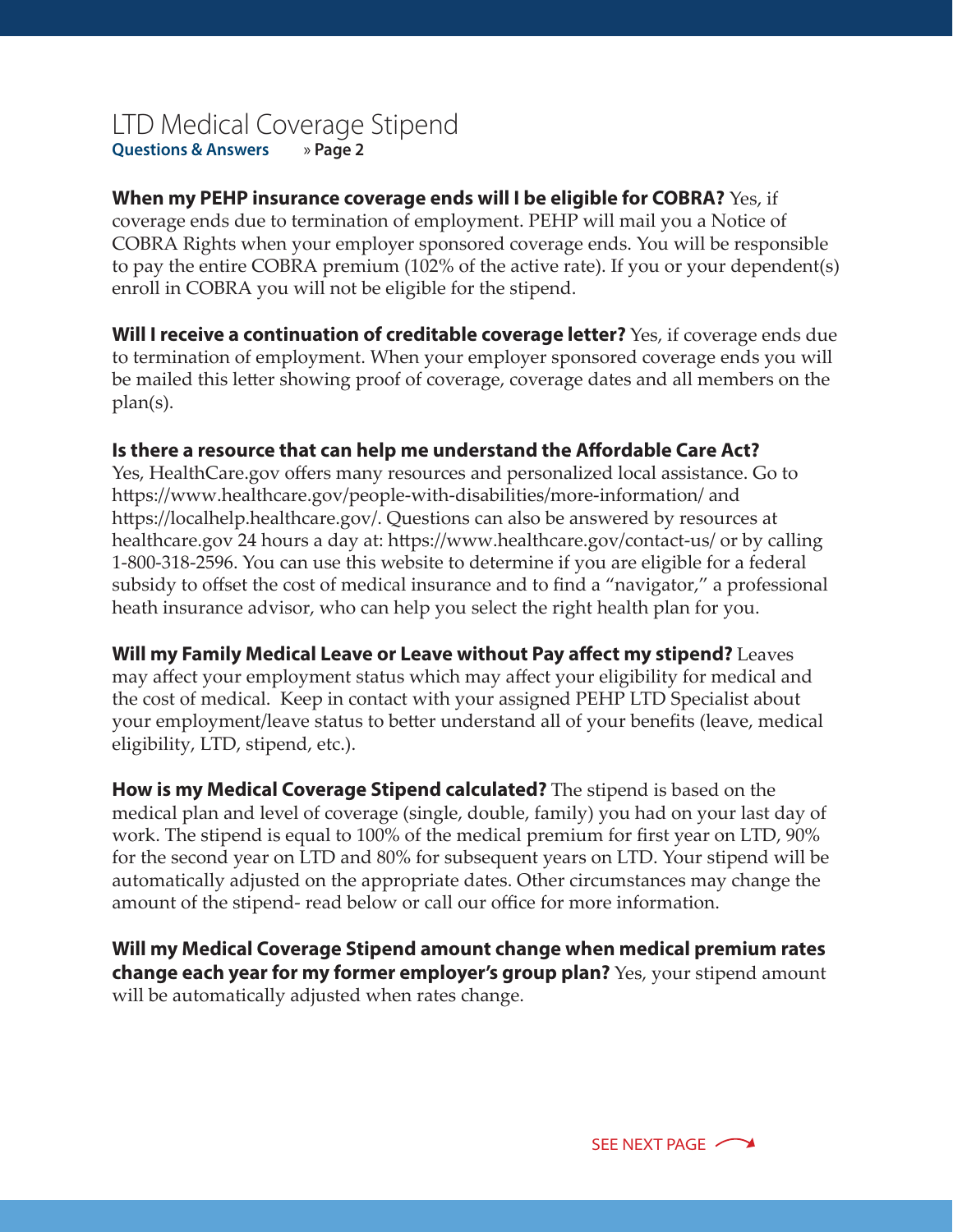# LTD Medical Coverage Stipend **Questions & Answers** » **Page 3**

## **Is my medical coverage stipend affected if I have family coverage on my last day of work but my spouse has other employer sponsored coverage available to him/**

**her?** Yes, if your spouse has other employer-sponsored coverage available you may receive a single rate of stipend rather than a family rate of stipend. We will send a form for you to complete if you have double or family coverage.

**Is my medical coverage stipend affected if I have other employer sponsored coverage available to me?** No this will not affect your stipend. You will be paid at least a single stipend as long as you do not owe money to PEHP, do not elect COBRA, remain eligible for LTD and pursuant to the length of stipend your employer has chosen. Consult your employer or the LTD Program for the length of stipend chosen by your employer.

**Does my Medical Coverage Stipend change if I become eligible for Medicare and when Medicare becomes my primary medical coverage?** Yes, the LTD Program will notify you in writing when your stipend amount decreases due to Medicare eligibility. When you are offered Medicare by the Social Security Administration we encourage you to enroll in Medicare coverage and research Medicare Supplement Plans. PEHP offers Medicare Supplement plans and LTD will send you information about those plans at the appropriate time.

**When will my Medical Coverage Stipend end?** The stipend ends when your LTD ends, when you reach the end of the stipend period chosen by your employer, if you enroll in COBRA, if you owe money to PEHP, or if your former employer ceases to offer PEHP medical plans to their active employees.

**Do I get a stipend for my vision and dental plan premiums?** No.

**Is there access to dental and/or vision plans through the Affordable Care Act's public insurance marketplace?** No, but non-employer based plans are available in the private sector.

**Can I keep my current life plan through PEHP?** Yes, there is no change to the PEHP Life benefit.

**Is the Medical Coverage Stipend taxable?** PEHP will treat the stipend payment as taxable income and will provide a W2 statement to you at the end of the tax year. Consult your tax advisor for specific tax advice.